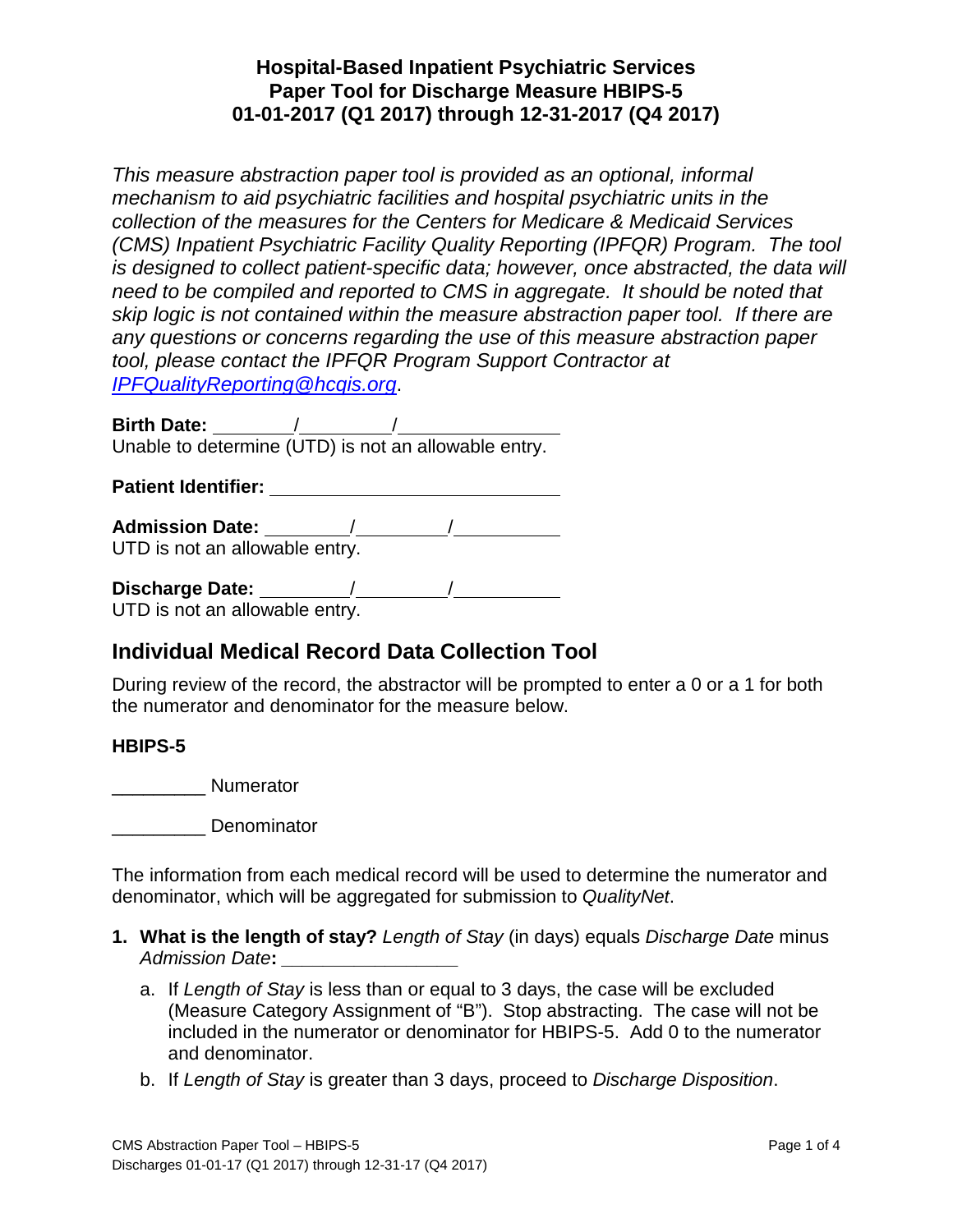## **Hospital-Based Inpatient Psychiatric Services Paper Tool for Discharge Measure HBIPS-5 01-01-2017 (Q1 2017) through 12-31-2017 (Q4 2017)**

- **2. What was the patient's discharge disposition?** *(Discharge Disposition)*
	- \_\_\_\_\_ 1 Home
	- \_\_\_\_\_ 2 Hospice home
	- \_\_\_\_\_ 3 Hospice healthcare facility
	- \_\_\_\_\_ 4 Acute care facility
	- \_\_\_\_\_ 5 Other healthcare facility
	- \_\_\_\_\_ 6 Expired
	- \_\_\_\_\_ 7 Left against medical advice (AMA)
	- \_\_\_\_\_ 8 Not documented or unable to determine (UTD)
	- a. If *Discharge Disposition* equals 6, the case will be excluded (Measure Category Assignment of "B"). Stop abstracting. The case will not be included in the numerator or denominator. Add 0 to the numerator and denominator.
	- b. If *Discharge Disposition* equals 1, 2, 3, 4, 5, 7, or 8, proceed to *Psychiatric Care Setting*.
- **3. Did the patient receive care in an inpatient psychiatric setting***? (Psychiatric Care Setting)*
	- \_\_\_\_ \_ Yes The patient received care in an inpatient psychiatric setting.
	- \_\_\_\_ \_ No The patient did not receive care in an inpatient psychiatric setting.
	- a. If *Psychiatric Care Setting* equals Yes, proceed to *Patient Status at Discharge*.
	- b. If *Psychiatric Care Setting* equals No, the case will be excluded (Measure Category Assignment of "B"). Stop abstracting. The case will not be included in the numerator or denominator. Add 0 to the numerator and denominator.

#### **4. What was the patient's status at the time the patient left the hospital-based inpatient psychiatric care setting?** *(Patient Status at Discharge)*

- \_\_\_\_\_ 1 The medical record contains documentation that the patient was discharged from the hospital-based inpatient psychiatric care setting AND hospital system at the same time.
- \_\_\_\_\_ 2 The medical record contains documentation of one of the following:
	- the patient eloped and was discharged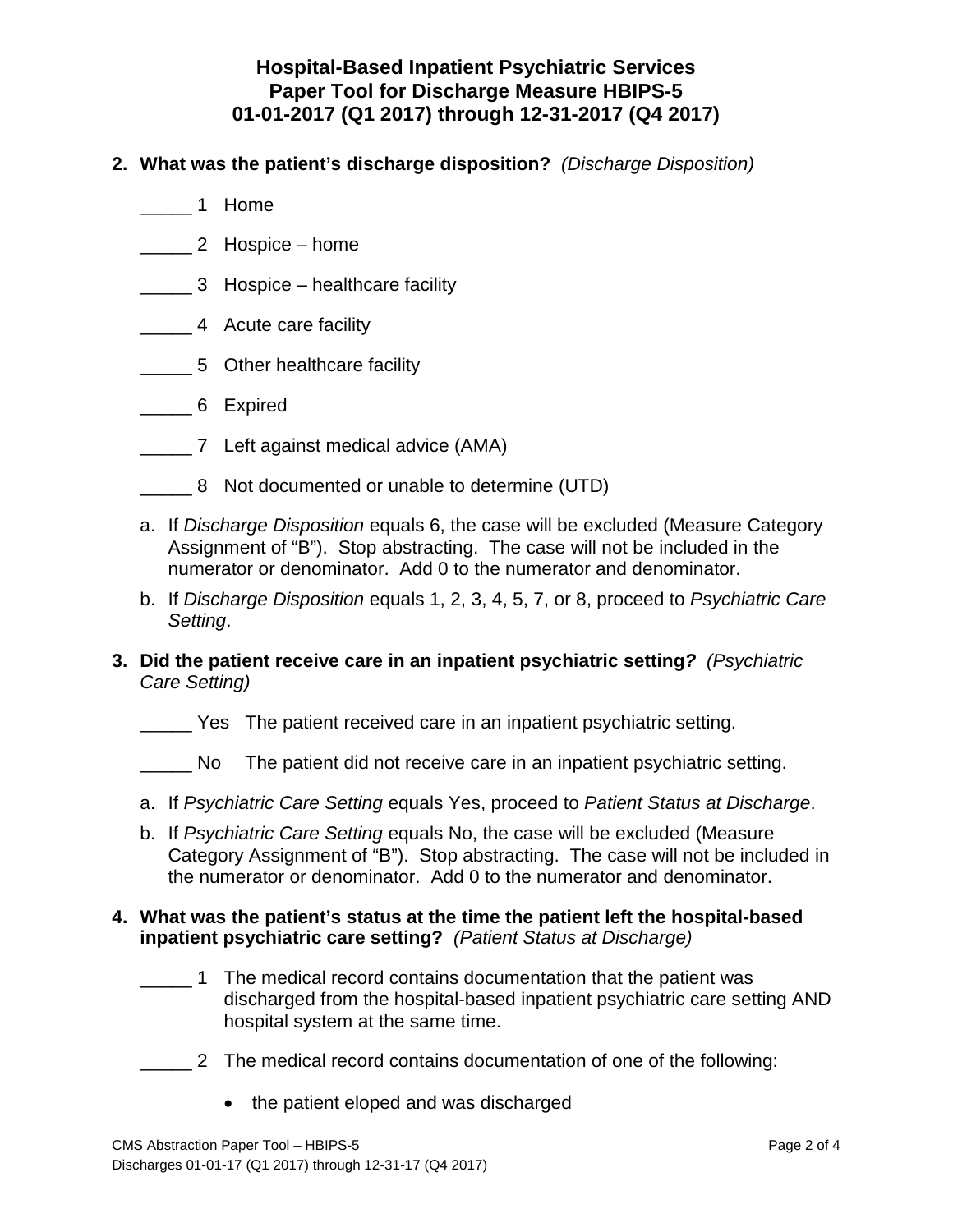- the patient failed to return from leave and was discharged
- the patient has not yet been discharged from the hospital
- the patient was discharged from the hospital to another level of care outside of the hospital system from a setting other than a psychiatric care setting
- \_\_\_\_\_ 3 Unable to determine from medical record documentation.
- a. If *Patient Status at Discharge* equals 2, the case will be excluded (Measure Category Assignment of "B"). Stop abstracting. The case will not be included in the numerator or denominator. Add 0 to the numerator and denominator.
- b. If *Patient Status at Discharge* equals 1 or 3, proceed to *Number of Antipsychotic Medications Prescribed at Discharge*.
- **5. What is the documented number of antipsychotic medications prescribed for the patient at discharge?** *(Number of Antipsychotic Medications Prescribed at Discharge)*

\_\_\_\_\_ (0 – 99)

\_\_\_\_\_\_ UTD

- a. If *Number of Antipsychotic Medications Prescribed at Discharge* is less than or equal to 1, the case will be excluded (Measure Category Assignment of "B"). Stop abstracting. The case will not be included in the numerator or denominator. Add 0 to the numerator and denominator.
- b. If *Number of Antipsychotic Medications Prescribed at Discharge* equals UTD, the case will be included (Measure Category Assignment of "D"). Stop abstracting. Add 1 to the denominator. Add 0 to the numerator.
- c. If *Number of Antipsychotic Medications Prescribed at Discharge* is greater than or equal to 2, proceed to *Appropriate Justification for Multiple Antipsychotic Medications*.
- **6. Is there documentation in the medical record of appropriate justification for the patient being discharged on 2 or more antipsychotic medications?**  *(Appropriate Justification for Multiple Antipsychotic Medications)*
	- \_\_\_\_\_ 1 The medical record contains documentation of a history of a minimum of 3 failed multiple trials of monotherapy.
	- \_\_\_\_\_ 2 The medical record contains documentation of a recommended plan to taper to monotherapy due to previous use of multiple antipsychotic